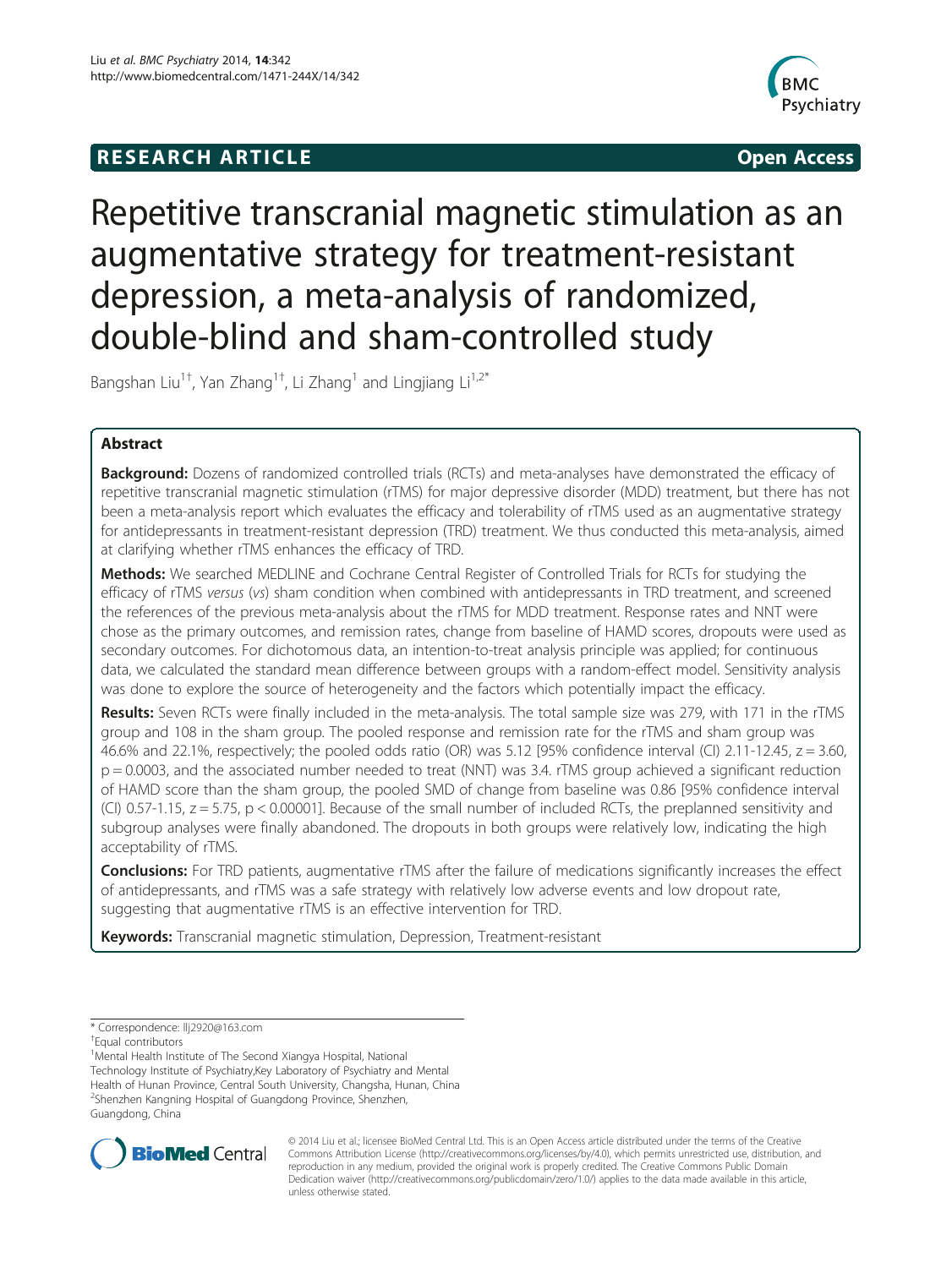### Background

Depression is a global severe disease. In a report of world health organization (WHO) [\[1](#page-7-0)], MDD ranked thirdly in global disease burden in 2004 and ranked firstly in moderate and high income countries. Unfortunately, even under the guidelines of the most competent specialists, more than 30% of patients cannot achieve a clinical response to an antidepressant regimen or psychotherapy [\[2](#page-7-0)]; these patients, which are called treatment-resistant depression (TRD) patients, exerted extremely severe burden on themselves and their families. So the treatment of TRDs has become one of the most important and pressing problem in psychiatry. With the development of neuroscience and psychiatry, we are now able to treat some TRDs with some physical method, such as electroconvulsive therapy (ECT), repetitive transcranial magnetic stimulation (rTMS) and transcranial direct current stimulation tDCS). Among these methods, ECT is the oldest and most effective while often criticized by the adverse effects of seizure induction and cognitive side effects [[3,4](#page-7-0)], and patients who accepted ECT treatment often have to bear the stigma on this therapy [\[5](#page-7-0)].the limitations of ECT has resulted great interest in the two newly non-invasive neuromodulation methods: rTMS and tDCS, which are both of relatively low adverse effects and similar magnitude of antidepressant effects compared with antidepressant drugs [[6\]](#page-7-0).

rTMS utilizes an electromagnet that generates local magnetic field pulses to modulate brain functions. It is believed that rTMS modulates the activity of local neural circuits by decreasing or increasing the excitability of cortical neurons, depending on the parameters of stimulation. Usually, frequency higher than 5Hz is considered to increase cortical excitability and frequency lower than 1Hz decrease [\[7,8\]](#page-7-0). In view of this function, researchers have studied the efficacy of rTMS on different psychiatric disorders, such as schizophrenia and depression, based on the hypothesis of alleviating psychiatric symptoms by modulating local brain activity. In 1995 George et al. [[9](#page-7-0)] firstly tried to apply rTMS in the treatment of MDD. After that, numerous literatures about the efficacy of rTMS on MDD have been published. In these studies, the parameters of rTMS were most commonly set as high frequency stimulation focused on the left dorsal lateral prefrontal cortex (LDLPFC) and low frequency on the right dorsal lateral prefrontal cortex (RDLPFC) [\[10\]](#page-7-0).

At present, several meta-analyses [\[11-](#page-7-0)[26\]](#page-8-0) have indicated that rTMS is effective for MDD patients. But most studies had focused on both treatment-resistant and non-resistant patients and had chosen continuous data, namely, change from baseline of HAMD or MADRS scores as the primary outcome except for the study reported by Lam et al. [[19](#page-7-0)], which focused on the treatment-resistant depression patients and chose dichotomous data, such as response rates and remission rates as the primary outcomes. The former kind of data tends to reserve the information of each RCT as much as possible, while the latter is easier for doctors and patients to understand. Nevertheless, the study by Lam et al. contained unexpected high heterogeneity, and included RCTs that designed rTMS as either monotherapy or augmentation to antidepressants, which may be on suspicion of mixing studies of great heterogeneity together.

In view of the above disadvantages of the previous metaanalyses, we designed this meta-analysis focused on RCTs which studied the efficacy of rTMS used as an augmentative strategy for antidepressants in treatment-resistant depression. The term "treatment-resistant" in this study is defined as failing to respond to at least one adequate antidepressant treatment [\[27](#page-8-0)], the "adequate treatment" means the medication should have been taken for at least 4 weeks and the following dose levels were considered adequate: for tricyclic antidepressants a dose equivalent to impramine 200 mg daily; for SSRIs a dose equivalent to paroxetine 40 mg daily; for venlafaxine 225 mg daily; and for mirtazapine 60 mg daily [[28,29\]](#page-8-0). And "augmentative" in this study means either combination of rTMS and stable antidepressant treatment or simultaneous association of medication regimen and rTMS. Response rates and NNT were chosen as the primary outcomes. The baseline of HAMD scores, remission rates and dropout rates were selected as secondary outcomes. We synthesized the data of RCTs meeting the inclusion criteria in order to reduce the complexity and contradictions of different RCTs with relatively small samples collected from available databases and literatures. Sensitivity and subgroup analyses were conducted further to explore the source of heterogeneity and potential factors which may influence the efficacy of rTMS on TRD.

## Methods

#### Search strategy

We identified articles for inclusion in this meta-analysis by:

- 1. Searching MEDLINE and Cochrane Central Register of Controlled Trials (CENTRAL) from 1 January 1995 to 30 November 2013, using the key words "transcranial magnetic stimulation", "depress\*", "augment\*", "combin\*", "adjunctive", "resistant" and "refractory". We restricted the article type to "randomized controlled trial" and the language to "English".
- 2. Searching the references of all the previous relevant meta-analyses [\[11](#page-7-0)[-26](#page-8-0)] focused on the efficacy of rTMS for MDD published earlier than 30 November 2013, as well as of all included RCTs.

The search procedures are described in details in Additional file [1](#page-7-0).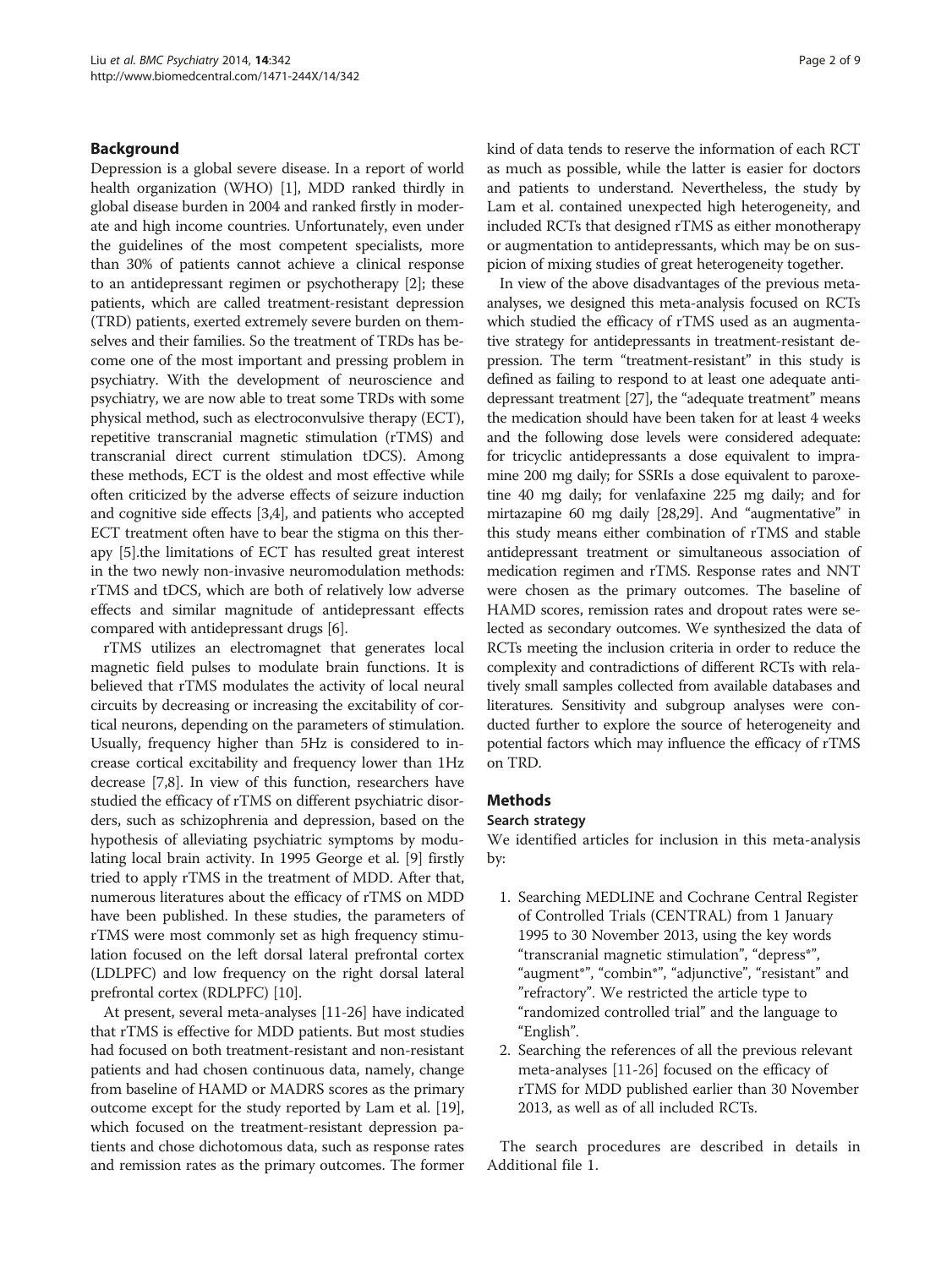# Inclusion criteria and exclusion criteria

Studies included in this meta-analysis should satisfy the following criteria:

- 1. Study validity: random allocation; double-blind (i.e. both patients and outcome raters were blind to the allocation); sham-controlled; rTMS was used as augmentation to antidepressants;
- 2. Sample characteristics: subjects should be 18–75 years old with a diagnosis of MDD according to DSM-IV or ICD-10, comorbidity of psychotic symptoms was excluded;
- 3. Efficacy evaluation and outcome reporting: efficacy should be rated by HAMD (17- or 21-items) or MADRS, and data are reported in a continuous (means and standard deviations (SDs) of pre- and post- treatment HAMD or MADRS scores) or dichotomous (response, remission and dropout rates) form able to be synthesized in this meta-analysis.
- 4. Articles should be published in English.

Studies were excluded if they were:

- (1)Non-RCT design, such as open trials;
- (2)Subjects were limited to a specific type of MDD patients, such as postpartum MDD, old MDD or secondary depression (i.e., vascular depression);
- (3)Sample size smaller than 5 in either rTMS or sham group;

# Data extraction

- (1)Sample characteristics: mean age, gender, diagnosis criteria and definition of treatment resistance;
- (2)rTMS-related: frequency, intensity, location, treatment strategy (number of sessions, duration of each stimulation and duration of each interval) and total pulses;
- (3)Drug-related: drug strategy (standardized or nonstandardized), washout, types and dosages of each type;
- (4)Primary outcome measure: number of responders based on the RCTs' primary efficacy measure (defined as ≥50% reduction in post-treatment on the HAMD or MADRS scores) at the end of blinded treatment;
- (5)Secondary outcome measure: number of remitters based on the RCTs' primary efficacy measure (e.g. 17- or 21-item HAMD scores  $\leq 7$  or  $\leq 8$ , respectively, or MADRS scores  $\leq 10$  [[30](#page-8-0)]) at the end of blinded treatment, or the means and SDs of change of 17 or 21-item HAMD or MADRS scores;

(6)Acceptability of treatment: number of dropouts in rTMS and sham groups in each RCT.

## Data synthesis and analysis

This meta-analysis was conducted according to the Cochrane Handbook for Systematic Reviews of Intervention [[31\]](#page-8-0), all statistic work were performed by Review Manager 5.2 and Excel 2007.

We used a random-effect model because the effcicacy of rTMS between different RCTs was assumed to be varied considerably. This model endows small-sample studies with higher weight and leads to a relatively conservative result [[32](#page-8-0)]. For dichotomous data, if available, an intentionto treat analysis was selected. In other words, we included all dropouts after randomization, because this is closer to clinical practice. When dropouts were excluded for efficacy assessment in any individual RCT (e.g. subjects who never returned for assessment after randomization), they were considered as non-responders. We calculated the pooled OR of response rate and associated NNT. As reported in other studies, an NNT  $\leq 10$  was considered as clinically meaningful because such a treatment difference would be regularly encountered in clinical practice [\[33\]](#page-8-0). For continuous data, we calculated standardized mean difference (SMD) of the baseline HAMD or MADRS scores and change from baseline of HAMD or MADRS scores after the blinded treatment between active rTMS and sham groups. When a study had more than 2 groups, the data of different active rTMS groups were combined together as one group (the data were combined only when the active groups did not show significant difference, if they did, the RCT were excluded).

Heterogeneity was assessed by chi-square and I-square statistics [\[34](#page-8-0)], which is considered to be an indicator of study heterogeneity when p value for  $x^2$  was lower than 0.1 or when  $I^2$  was higher than 35%. Sensitivity and subgroup analysis were conducted to determine the potential factors, such as sessions  $(\leq 10$  or  $>10$ ), intensity (≤100% or >100%) or total pulses (≤10000 or >10000), which may influence the antidepressant efficacy of rTMS. Nevertheless, because the number of included RCTs was relatively small, the heterogeneity of studies in subgroup analysis was considerably high, which lowered the reliability of the results. Finally, we used funnel plot and visual inspection to examine the publication bias.

# Results

### Literature search and screening

All the 7 RCTs [\[27,30,35](#page-8-0)-[39\]](#page-8-0) included in this metaanalysis were identified by electronic database searching, and the hand searching of bibliographies of previous meta-analyses did not result in additional studies available for data synthesis; two RCTs [\[40,41\]](#page-8-0) on rTMS's augmentative effect for TRD obtained by hand searching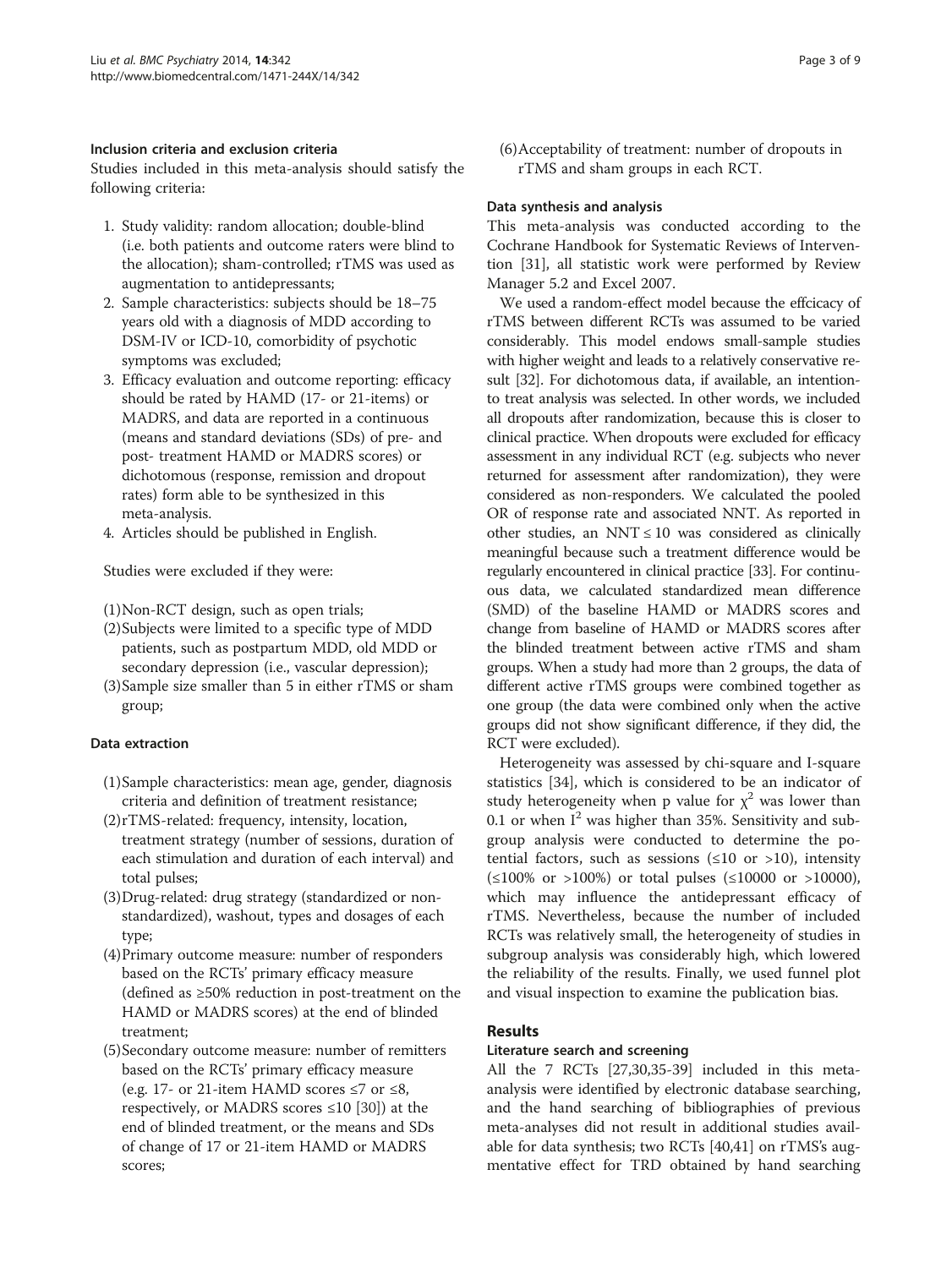

were excluded, because the data described in these two reports are unable to synthesize in this study. The process of literature search and screening was shown in Figure 1 and a detailed description of the process was available in Additional file [1.](#page-7-0)

#### Included studies: main characteristics

All included RCTs [\[27,30,35-39](#page-8-0)] used HAMD as a primary outcome measurement. They all mentioned randomization, while no one described the scheme of allocation concealment in details. Three studies [[30](#page-8-0),[38](#page-8-0),[39](#page-8-0)] reported how they guaranteed the blindness of the patients and the efficacy raters, while the other 4 RCTs [[27,36,37\]](#page-8-0) just mentioned "the patients and raters did not know which group they were allocated". The risk of bias table was shown in Figure 2. All the studies had applied high frequency  $(\geq 5Hz)$  rTMS on the LDLPFC except for the study of Garcia-toro et al. [[37\]](#page-8-0), which simultaneously applied high frequency rTMS on the LDLPFC and low frequency rTMS on the RDLPFC.

The main characteristics of included RCTs were described in Table [1.](#page-4-0)

#### Response rates

Six RCTs had reported qualified data about response rates. As a whole, 68/146 (46.6%) and 15/84 (22.1%) subjects in the active or sham rTMS groups were classified as responders, respectively. The pooled OR was 5.12 (95% CI 2.11-12.45,  $z = 3.60$ ,  $p = 0.0003$ ), implying a significant difference favoring the active rTMS group (Figure [3](#page-5-0)). The risk difference translated into NNT was 3.4, namely, one patient would get clinical response in every 3.4 patients being treated.

Heterogeneity between RCTs did not exceed that expected by chance ( $\chi^2$  = 6.09, p = 0.30, I<sup>2</sup> = 18%), meaning that the variance among the effect sizes was no greater than that expected by sampling error. The associated Funnel Plot (Figure [4](#page-5-0)) is roughly symmetric, please refer to the Additional file [1](#page-7-0).

#### Change from baseline of HAMD scores

Data relating to change from baseline of HAMD scores were available from 6 RCTs, with a total of 126 and 87 subjects in the active rTMS and sham group, respectively. The pooled SMD was 0.86 (95% CI 0.57-1.15,  $z = 5.75$ ,  $p < 0.00001$ ), indicating the superiority of active rTMS in alleviating depression severity compared with sham rTMS (Figure [5](#page-6-0)).

Heterogeneity between RCTs did not exceed that expected by chance ( $\chi^2 = 2.67$ , p = 0.75,  $I^2 = 0$ %), indicating that the data were reasonably appropriate for synthesis. The associated Funnel Plot was approximately symmetrical. For the associated funnel plot, please refer to the Additional file [1](#page-7-0).

#### Acceptability of treatment

All the 7 studies included in this meta-analysis reported the data of dropouts. In total, 9/171 (5.7%) and 5/108 (5.04%) dropped after the blinded treatment in the active rTMS and sham groups, respectively. The dropout rates in both groups were relatively low and had no significant

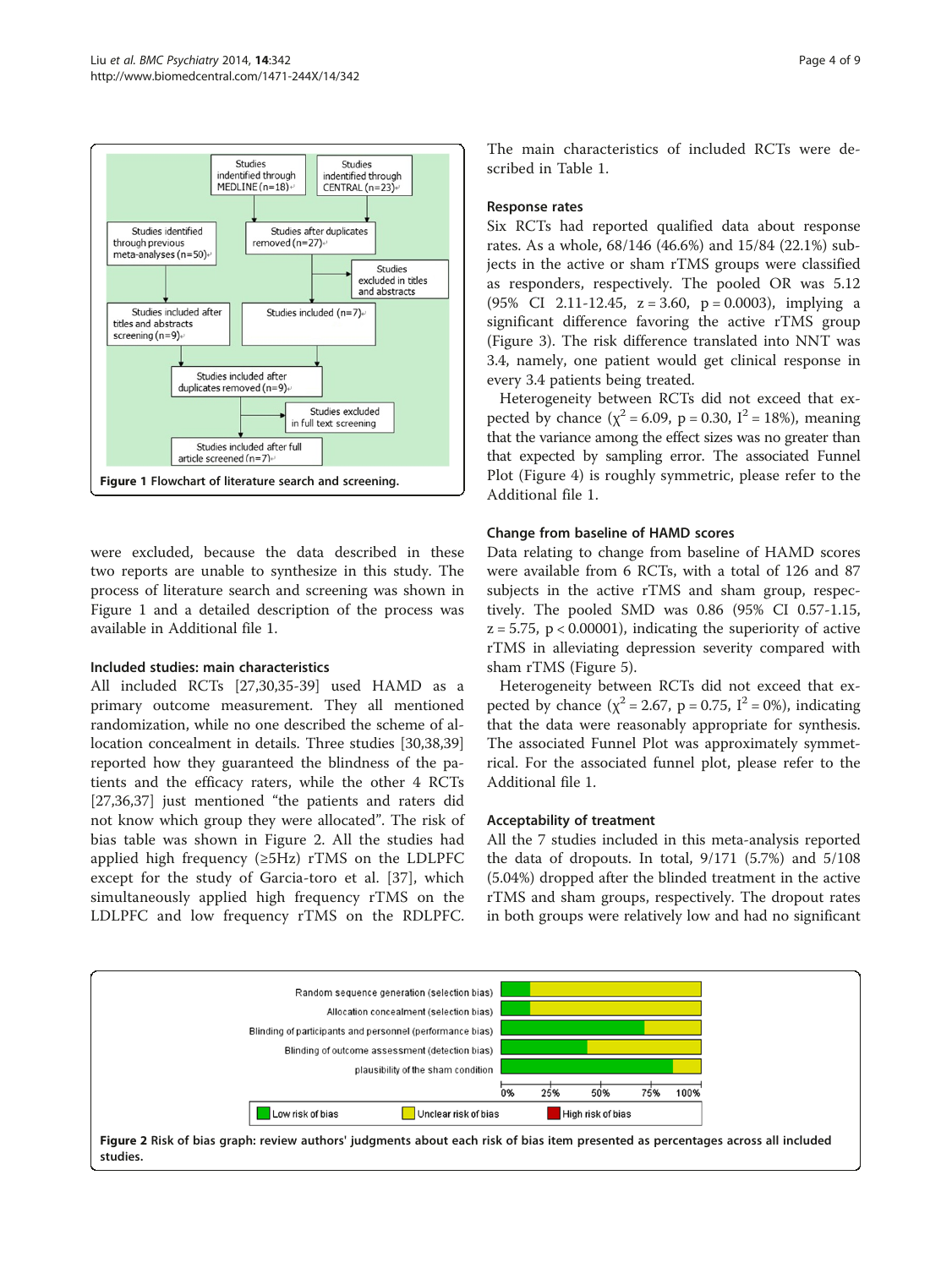<span id="page-4-0"></span>

| Study                      | Sample<br>size (n) |           | <b>Diagnosis</b>                                     | <b>TRD</b> definition                          | <b>Medication</b><br>regimen                             | rTMS parameters                   |       |                |        | Outcome<br>assessment |                        | Follow-up? Adverse effects                                                     |
|----------------------------|--------------------|-----------|------------------------------------------------------|------------------------------------------------|----------------------------------------------------------|-----------------------------------|-------|----------------|--------|-----------------------|------------------------|--------------------------------------------------------------------------------|
|                            |                    | rTMS sham |                                                      |                                                |                                                          | Frequency, Intensity<br><b>Hz</b> | (%MT) | Sessions Total | pulses |                       |                        |                                                                                |
| Garcia-Toro et al. [36] 17 |                    | 18        | <b>DSM-IV MDD</b>                                    | Failed 2 or<br>more ADs,<br>6 weeks<br>minimum | continue current<br>treatment                            | 20                                | 90    | 10             | 12000  | HAMD-21               | 2w of an<br>open trial | Scalp discomfort and slight<br>headaches                                       |
| Rossini et al. [38]        | 18                 | 17        | DSM-IV MDD & ≥<br>26 in HAMD-21                      | Failed 2 or<br>more ADs,<br>6 weeks<br>minimum | continue current<br>treatment                            | 15                                | 100   | 10             | 6000   | HAMD-21               | 3w of<br>follow up     | Mild headache; discomfort at<br>the site of stimulation                        |
|                            | 19                 |           |                                                      |                                                |                                                          | 15                                | 80    |                | 6000   |                       |                        |                                                                                |
| Garcia-Toro et al. [37] 10 |                    | 10        | <b>DSM-IV MDD</b>                                    | Failed 2 or<br>more ADs,<br>1 month<br>minimum | continue current<br>treatment                            | 20,1                              | 110   | 10             | 12000  | HAMD-21               | 2w of<br>follow up     | Scalp discomfort and<br>headaches                                              |
|                            | 10                 |           |                                                      |                                                |                                                          | 20,1                              | 110   |                | 12000  |                       |                        |                                                                                |
| Bretlau et al. [27]        | 22                 | 23        | <b>DSM-IV MDD</b>                                    | Failed 2 or<br>more ADs,<br>6 weeks<br>minimum | Escitalopram from<br>10 mg/d to<br>$20 \text{ mg/d}$     | 8                                 | 90    | 15             | 19200  | HAMD-17               | 9w of<br>follow up     | Reduced sleep length and<br>greater concentration<br>difficulties (sham group) |
| Martinot et al. [39]       | 16                 | 14        | DSM-IV-R MDD&<br>≥18 in MADRS &<br>$\geq$ 16 in HAMD | Failed 2 or<br>more ADs,<br>4 weeks<br>minimum | minimal and stable 10<br>dosage of previous<br>treatment |                                   | 90    | 10             | 16000  | HAMD-21               | N                      | Not mentioned                                                                  |
|                            | 18                 |           |                                                      |                                                |                                                          | 10                                | 90    |                | 16000  |                       |                        |                                                                                |
| Bakim et al. [30]          | 12                 | 12        | DSM-IV MDD &<br>≥18 in MADRS &<br>$\geq$ 20 in HAMD  | Failed 2 or<br>more ADs,<br>6 weeks<br>minimum | continue current<br>treatment                            | 20                                | 80    | 30             | 24000  | HAMD-17               | N                      | Mild headache and mild<br>discomfort                                           |
|                            | 11                 |           |                                                      |                                                |                                                          | 20                                | 100   |                | 24000  |                       |                        |                                                                                |
| Chen et al. [35]           | 10                 | -11       | DSM-IV MDD $>$<br>18 in HAMD-17                      | Failed 2 or<br>more ADs,<br>6 weeks<br>minimum | continue current<br>treatment, stable<br>dose            | 20                                | 90    | 10             | 8000   | HAMD-17               | 9w of<br>follow up     | Not mentioned(1 dropouts<br>for unspecific somatic<br>complaints, sham group)  |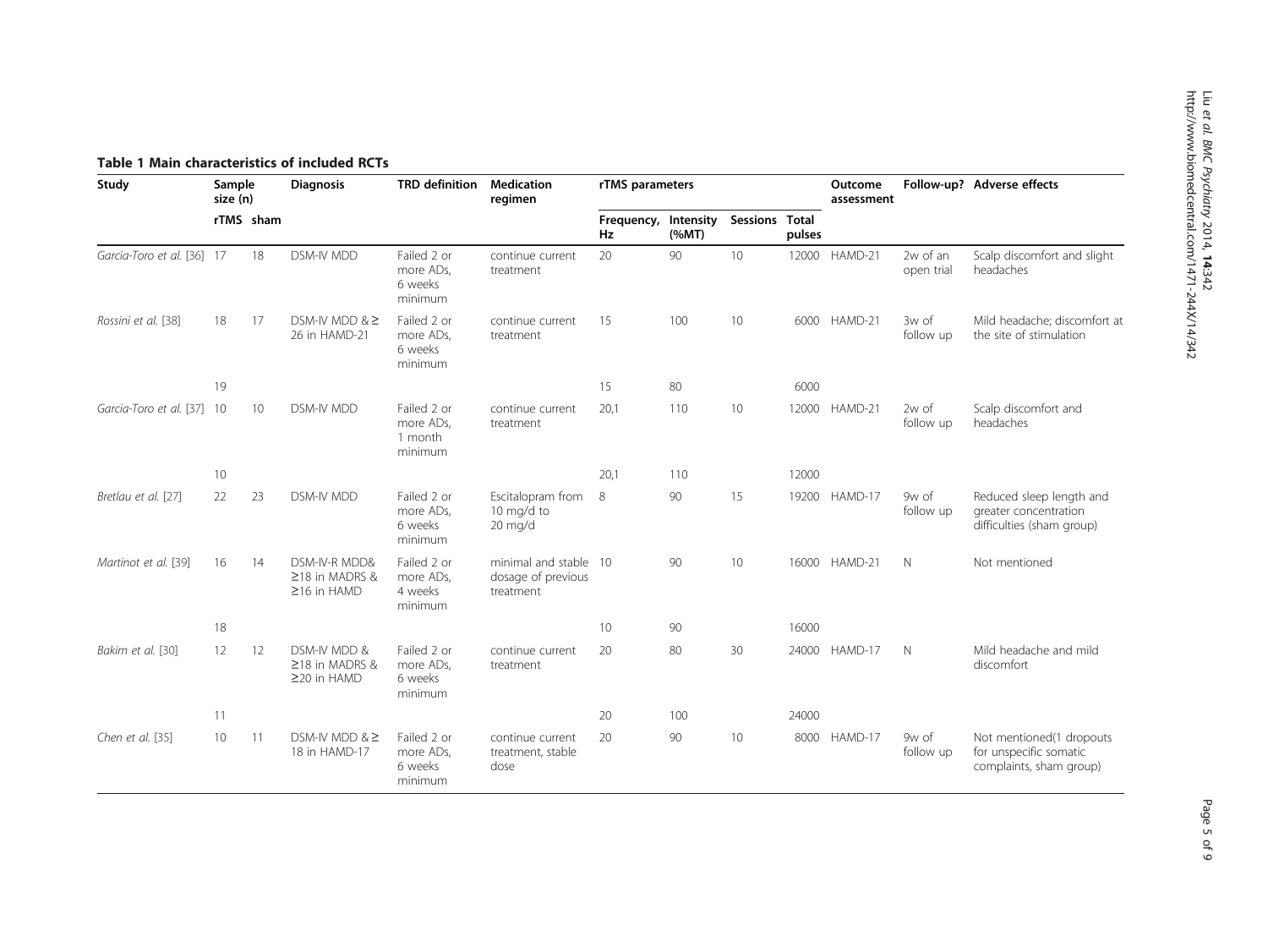<span id="page-5-0"></span>

difference [risk difference  $(RD) = 0.01$ , 95% CI -0.04-0.07,  $z = 0.48$ ,  $p = 0.63$  (because there were no dropouts in two RCTs [\[30,37](#page-8-0)], to enroll the data of the two studies, we chose RD rather than OR), indicating the relatively low adverse effect and high acceptability of rTMS. Additionally, the side effects reported by patients were presented in Table [1.](#page-4-0) The most frequent reported side effects were mild headache and discomfort in stimulation location, the headache and discomfort were commonly transient and did not differ significantly between groups, implying the safety of rTMS. For the associated forest plot and funnel plot, please refer to the Additional file [1](#page-7-0).

#### Remission rate

Only 2 RCTs [\[30,38\]](#page-8-0) reported the number of remitters at the end of blinded rTMS treatment, both of them found a significant difference between the active and sham groups in achieving remission. For the small number or RCTs, data were not synthesized. For detailed description, please refer to the Additional file [1](#page-7-0).

#### rTMS vs sham group: baseline depression severity

No significant difference were observed in baseline severity between active and sham rTMS groups, the pooled SMD was -0.09 [95% CI -0.34-0.17, z = 0.66, p = 0.51], indicating that the two groups are comparable at baseline and baseline depression severity cannot be a confounding factor of the efficacy. For the associated forest plot and funnel plot, please refer to the Additional file [1](#page-7-0).

#### Sensitivity and subgroup analyses

We tried to carry out sensitivity and subgroup analyses to explore the potential confounding factors, such as number of sessions, intensity and total pulses, and drug strategy (standardized or non-standardized). However, because the number of included studies is relatively low and the heterogeneity between RCTs in subgroups were very high, the preplanned subgroup analyses were finally abandoned to avoid the misleading results. For detailed description, please refer to the Additional file [1.](#page-7-0)

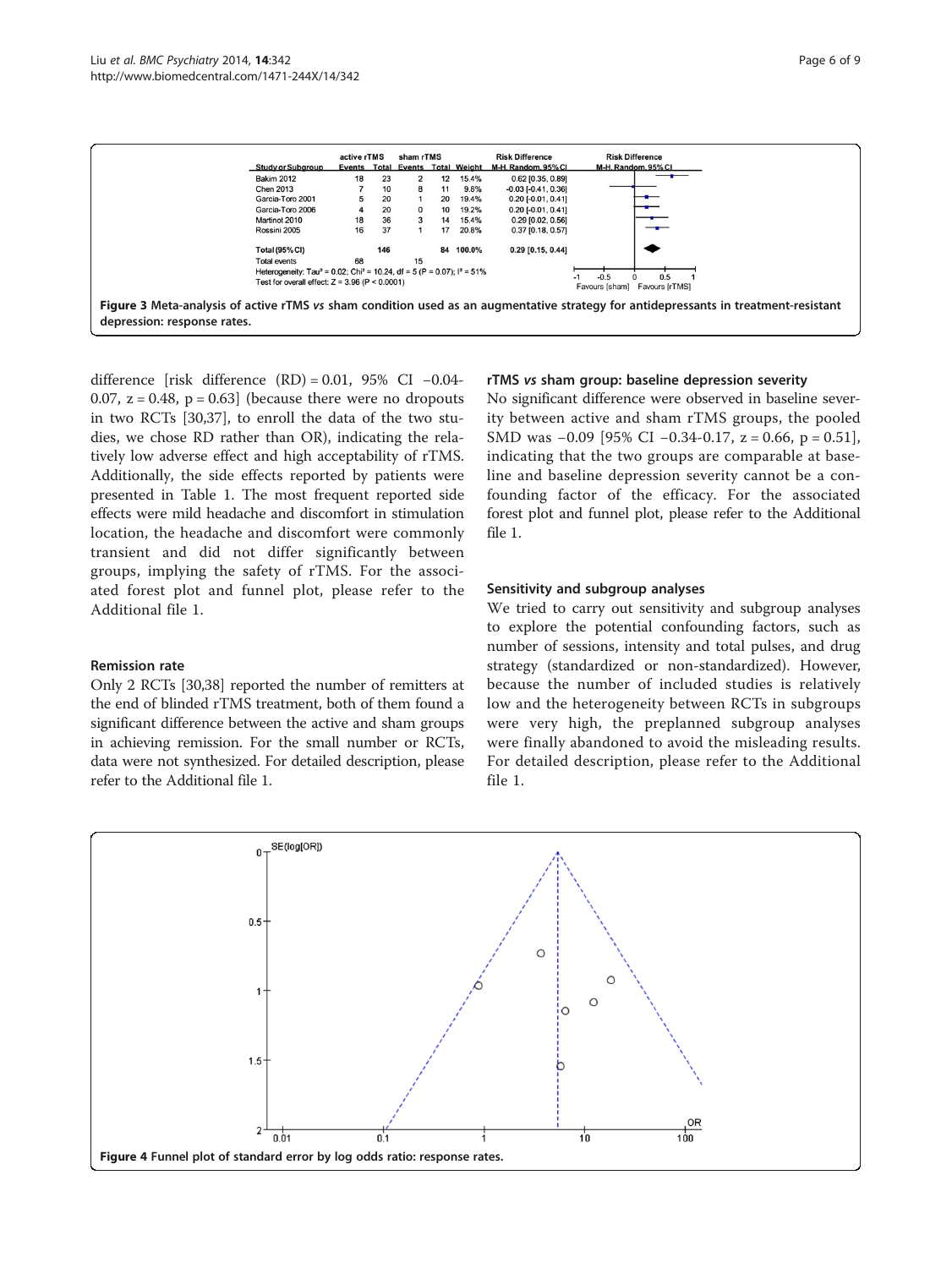<span id="page-6-0"></span>

#### Follow-up data

Two studies [[36](#page-8-0),[37](#page-8-0)] implemented open intervention after the blinded treatment. In these follow-up studies, patients in sham groups who did not achieve response in blinded treatment were enrolled to receive active rTMS treatment, both studies reported additional reduction of HAMD scores reduction after the "subsequent rTMS treatment". The other three studies [\[27,35,38](#page-8-0)] reported non-interventional observation of the follow-up efficacy of rTMS., Interestingly, in the study of Chen et al. [[35](#page-8-0)], augmentative active rTMS didn't achieve significant difference compared to sham condition, while after 1 month's follow-up, the active group showed significant greater HAMD scores reduction than the sham group, indicating a lagging efficacy of rTMS treatment, while in the study of Bretlau et al. [\[27](#page-8-0)], the results is inverse: rTMS group achieved significant greater HAMD scores reduction after treatment than the sham group, while after 9 weeks of follow-up, the difference is no longer significant between the groups. And the study of Rossini et al. [\[38\]](#page-8-0) demonstrated a figure that shows active rTMS group achieved greater HAMD scores reduction both after treatment and in the follow-up duration than sham group, and the follow-up data in this study is not available.

#### **Discussion**

To our knowledge, this is the first meta-analysis exploring the efficacy of augmentative rTMS for TRD. We included 7 RCTs and our results demonstrated that rTMS is significantly superior to sham condition in TRD treatment, the pooled OR was 5.12 (95% CI 2.11-12.45, z = 3.60, p = 0.0003), and the associated NNT was 3.4, indicating a relatively high efficacy of rTMS in TRD treatment. Moreover, our results showed that patients receiving rTMS treatment achieved significantly greater decrease in HAMD scores than those who receiving sham condition  $(SMD = 0.97)$ , 95% CI 0.64-1.31, z = 6.00, p < 0.00001). Additionally, our results manifested that the baseline depression severity and dropout rates of the two groups did not differ significantly.

Although more than 10 meta-analyses about the efficacy of rTMS on depression had been published, there was only one meta-analysis [\[19\]](#page-7-0) focused on the treatmentresistant patients. Nevertheless, the study by Lam et al. found a relatively high heterogeneity between the included

RCTs, and this may be due to their enrollment of studies which used rTMS either as monotherapy or augmentation to antidepressants. Our results overcome the weakness by limiting the included studies only to the RCTs using rTMS as an augmentative strategy. For other meta-analyses, most of them had chosen change from baseline of HAMD scores or end-point HAMD scores as the primary outcome assessment, this may facilitate reserving the information of each individual study, but the outcomes of these studies are usually complicated and not easy for doctors and patients to understand. In this study, we provided an easily understood result by choosing response rate and NNT as the primary outcomes.

Despite the advantages aforementioned, our study has some limitations. Firstly, the strict inclusion criteria in this study may help to reduce heterogeneity and enhance the reliability of our results, but it may also limit our results only suitable for the condition of augmentative rTMS for TRD patients, thus we cannot know the efficacy of rTMS used as monotherapy for TRD patients or used as augmentative strategy for non-resistant MDD patients from the results of our study. However, that is not we intentioned to know and previous meta-analyses [[14](#page-7-0),[19,24\]](#page-7-0) had told us the answers to the above questions. Secondly, the quality of included RCTs is relatively low. Like other relevant meta-analyses [\[14,19](#page-7-0)], most included RCTs in this study did not report the method of allocation concealment and implementation and maintenance of blinding, which may lower the scoring of study quality. Thirdly, as mentioned in other meta-analyses and RCTs, the sham condition used in most studies cannot fully eliminate the placebo effect [[10](#page-7-0)], because some patients receiving rTMS treatment can perceive the vibration of electromagnetic coil while the patients in the sham group cannot experience the effect. Moreover, the "5-cm" location method is often criticized for its inaccuracy [\[42,43](#page-8-0)], and it is unknown where is the exact stimulated location. Fourth, the follow-up duration of included studies was relatively low, and most studies designed open rTMS treatment in the follow up period. These factors make it impossible to estimate the median- or long-term naturalistic efficacy of rTMS. Fifth, as the number of included RCTs was relatively low, the predetermined subgroup analyses were finally not successfully conducted for the high heterogeneity.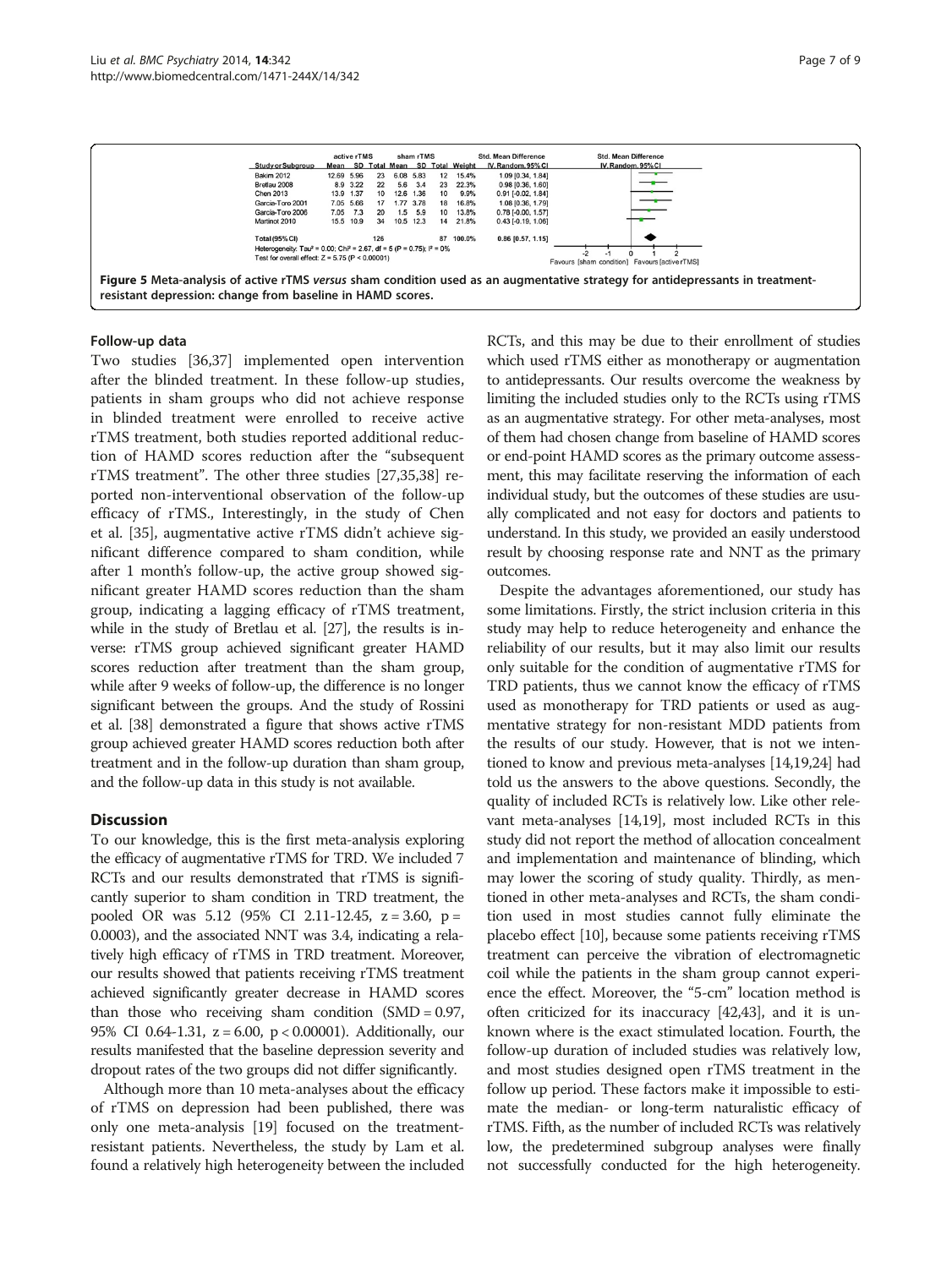<span id="page-7-0"></span>Therefore, it is unclear whether the intensity, frequency and total pulses of rTMS and drug strategy had contributed to the accuracy of the present results, and it should be settled by future studies.

#### Conclusions

This study showed that augmentative rTMS was significantly superior to sham condition in TRD treatment, and the two groups did not differ significantly in dropout rates or side effects, indicating the advantage of rTMS in the efficacy and acceptability for clinical treatment of TRD. As the number of included RCTs was relatively low and the heterogeneity of RCTs in subgroup analysis is higher than expected by chance, we did not explore the potential confounding factors which may influence the effect of rTMS. Future studies should have more rigid design, such as reporting the method of allocation concealment and blinding in details, carrying out longer non-interventive follow-up to make clear of long-term efficacy of rTMS, and improving the design of sham condition to alleviate placebo effect further. Additionally, combination with neuroimaging technique for identifying the best stimulation location is expected.

### Additional file

[Additional file 1:](http://www.biomedcentral.com/content/supplementary/s12888-014-0342-4-s1.doc) Detailed description of the process and results of this study.

#### Competing interests

The authors declare that they have no competing interests.

#### Authors' contributions

BL participated in the study design, developed the meta-analysis method, and drafted the manuscript. YZ co-developed the meta-analysis method, participated in the literature search, study selection, extraction of data and performed the statistic analysis. LZ participated in the literature search, study selection and data extraction. LL participated in the study design and coordination, provided clinical expertise on rTMS and MDD and helped to draft the manuscript. All authors read and approved the final manuscript.

#### Acknowledgements

This study was supported by the National Natural Science Foundation of China (81171286 & 91232714 to Lingjiang Li, 81101004 to Yan Zhang, 81301155 to Li Zhang),National Basic Research Program of China (+2013CB835100 and 2009CB918303 to Lingjiang Li). The authors would like to offer sincere gratitude to all the people who participated in the study.

#### Received: 13 May 2014 Accepted: 18 November 2014 Published online: 30 November 2014

#### References

- 1. WHO: The Global Burden of Disease: 2004 Update. Geneva, Switzerland: WHO; 2008. 2. Rush AJ, Trivedi M, Fava M: Depression, IV: STAR\*D treatment trial for
- depression. Am J Psychiatry 2003, 160(2):237.
- 3. Lisanby SH: Electroconvulsive therapy for depression. N Engl J Med 2007, 357(19):1939–1945.
- 4. Fraser LM, O'Carroll RE, Ebmeier KP: The effect of electroconvulsive therapy on autobiographical memory: a systematic review. J ECT 2008, 24(1):10–17.
- 5. Rose D, Fleischmann P, Wykes T, Leese M, Bindman J: Patients' perspectives on electroconvulsive therapy: systematic review. BMJ 2003, 326(7403):1363.
- 6. Valiengo LC, Bensenor IM, Lotufo PA, Fraguas R Jr, Brunoni AR: Transcranial direct current stimulation and repetitive transcranial magnetic stimulation in consultation-liaison psychiatry. Braz J Med Biol Res 2013, 46(10):815–823.
- 7. Fitzgerald PB, Brown TL, Daskalakis ZJ: The application of transcranial magnetic stimulation in psychiatry and neurosciences research. Acta Psychiatr Scand 2002, 105(5):324–340.
- 8. Marangell LB, Martinez M, Jurdi RA, Zboyan H: Neurostimulation therapies in depression: a review of new modalities. Acta Psychiatr Scand 2007, 116(3):174–181.
- 9. George MS, Wassermann EM, Williams WA, Callahan A, Ketter TA, Basser P, Hallett M, Post RM: Daily repetitive transcranial magnetic stimulation (rTMS) improves mood in depression. Neuroreport 1995, 6(14):1853–1856.
- 10. Rossi S, Hallett M, Rossini PM, Pascual-Leone A, Safety of TMSCG: Safety, ethical considerations, and application guidelines for the use of transcranial magnetic stimulation in clinical practice and research. Clin Neurophysiol 2009, 120(12):2008–2039.
- 11. McNamara B, Ray JL, Arthurs OJ, Boniface S: Transcranial magnetic stimulation for depression and other psychiatric disorders. Psychol Med 2001, 31(7):1141–1146.
- 12. Burt T, Lisanby SH, Sackeim HA: Neuropsychiatric applications of transcranial magnetic stimulation: a meta analysis. Int J Neuropsychopharmacol 2002, 5(1):73–103.
- 13. Kozel FA, George MS: Meta-analysis of left prefrontal repetitive transcranial magnetic stimulation (rTMS) to treat depression. J Psychiatr Pract 2002, 8(5):270–275.
- 14. Martin JL, Barbanoj MJ, Schlaepfer TE, Thompson E, Perez V, Kulisevsky J: Repetitive transcranial magnetic stimulation for the treatment of depression. Systematic review and meta-analysis. Br J Psychiatry 2003, 182:480–491.
- 15. Martin JL, Barbanoj MJ, Schlaepfer TE, Clos S, Perez V, Kulisevsky J, Gironell A: Transcranial magnetic stimulation for treating depression. Cochrane Database Syst Rev 2002, 2:CD003493.
- 16. Couturier JL: Efficacy of rapid-rate repetitive transcranial magnetic stimulation in the treatment of depression: a systematic review and meta-analysis. J Psychiatry Neurosci 2005, 30(2):83–90.
- 17. Herrmann LL, Ebmeier KP: Factors modifying the efficacy of transcranial magnetic stimulation in the treatment of depression: a review. J Clin Psychiatry 2006, 67(12):1870–1876.
- 18. Gross M, Nakamura L, Pascual-Leone A, Fregni F: Has repetitive transcranial magnetic stimulation (rTMS) treatment for depression improved? A systematic review and meta-analysis comparing the recent vs. the earlier rTMS studies. Acta Psychiatr Scand 2007, 116(3):165–173.
- 19. Lam RW, Chan P, Wilkins-Ho M, Yatham LN: Repetitive transcranial magnetic stimulation for treatment-resistant depression: a systematic review and metaanalysis. Can J Psychiatry 2008, 53(9):621–631.
- 20. Allan CL, Herrmann LL, Ebmeier KP: Transcranial magnetic stimulation in the management of mood disorders. Neuropsychobiology 2011, 64(3):163–169.
- 21. Berlim MT, Van den Eynde F, Daskalakis ZJ: High-frequency repetitive transcranial magnetic stimulation accelerates and enhances the clinical response to antidepressants in major depression: a meta-analysis of randomized, double-blind, and sham-controlled trials. J Clin Psychiatry 2013, 74(2):e122–e129.
- 22. Berlim MT, Van den Eynde F, Daskalakis ZJ: Efficacy and acceptability of high frequency repetitive transcranial magnetic stimulation (rTMS) versus electroconvulsive therapy (ECT) for major depression: a systematic review and meta-analysis of randomized trials. Depress Anxiety 2013, 30(7):614–623.
- 23. Berlim MT, Van den Eynde F, Jeff Daskalakis Z: Clinically meaningful efficacy and acceptability of low-frequency repetitive transcranial magnetic stimulation (rTMS) for treating primary major depression: a meta-analysis of randomized, double-blind and sham-controlled trials. Neuropsychopharmacology 2013, 38(4):543–551.
- 24. Berlim MT, van den Eynde F, Tovar-Perdomo S, Daskalakis ZJ: Response, remission and drop-out rates following high-frequency repetitive transcranial magnetic stimulation (rTMS) for treating major depression: a systematic review and meta-analysis of randomized, double-blind and sham-controlled trials. Psychol Med 2014, 44(2):225–239.
- 25. Slotema CW, Blom JD, Hoek HW, Sommer IE: Should we expand the toolbox of psychiatric treatment methods to include Repetitive